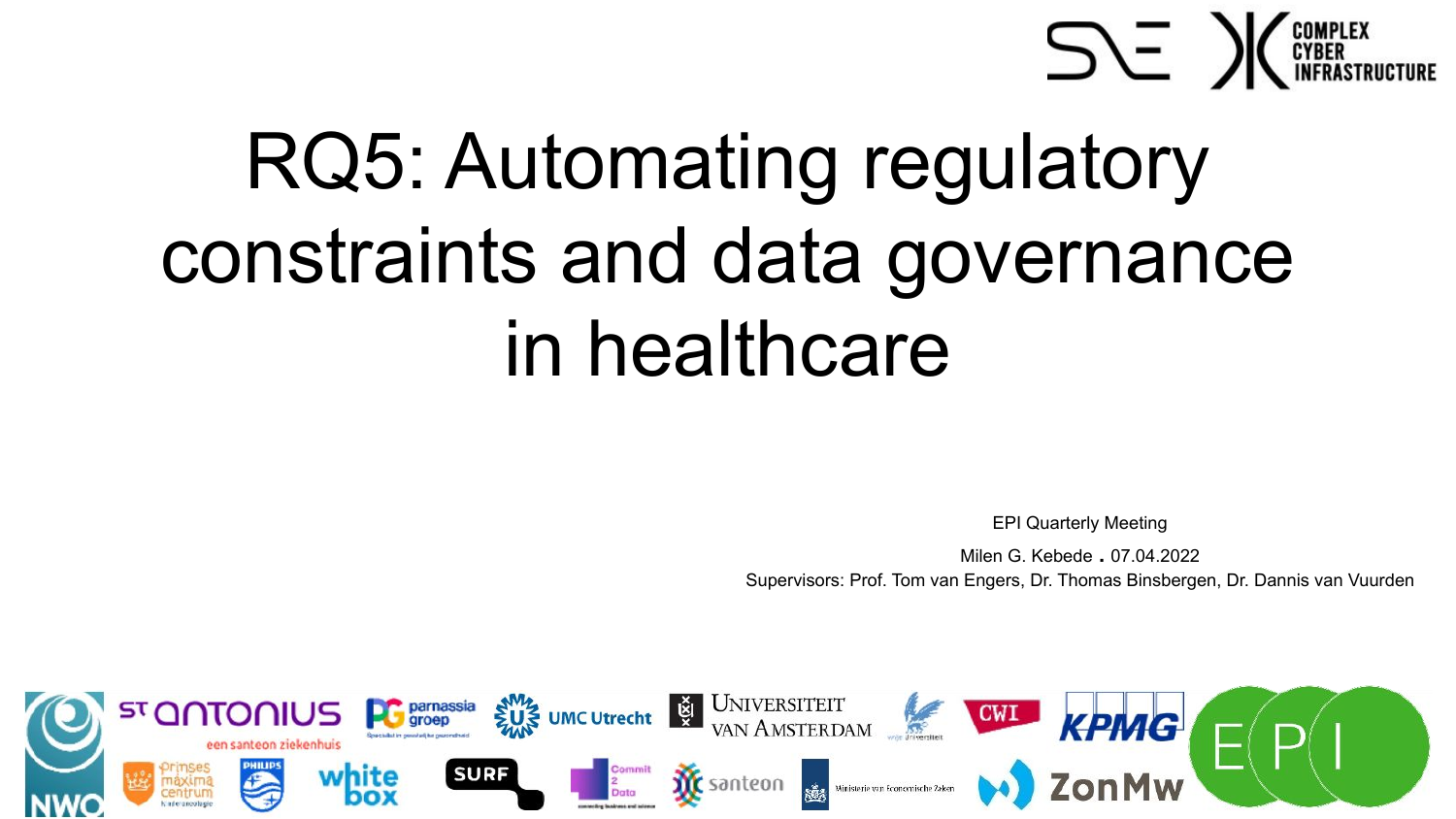#### **Overview**

**Research Objective:** formalising wide variety of normative sources such as regulations and contract to automate the required monitoring , control and enforcement of such norms.

**Diffuse Intrinsic Pontine Gliomas(DIPG) registry**: rare disease repository that allows researchers to access patient data that can lead to discovering new treatment and prognosis factors.

**Our work so far**: Identifying requirements from **legal norms**, use-case and **access control mechanisms** 

- Policy specification languages
	- Open Digital Rights Language(ODRL)
		- Lack of monotonicity in representing delegation, semantic ambiguity in the usage of 'Duty', granularity in identifying parties
	- eFLINT
		- Modular specification & linking social policies with system level policies

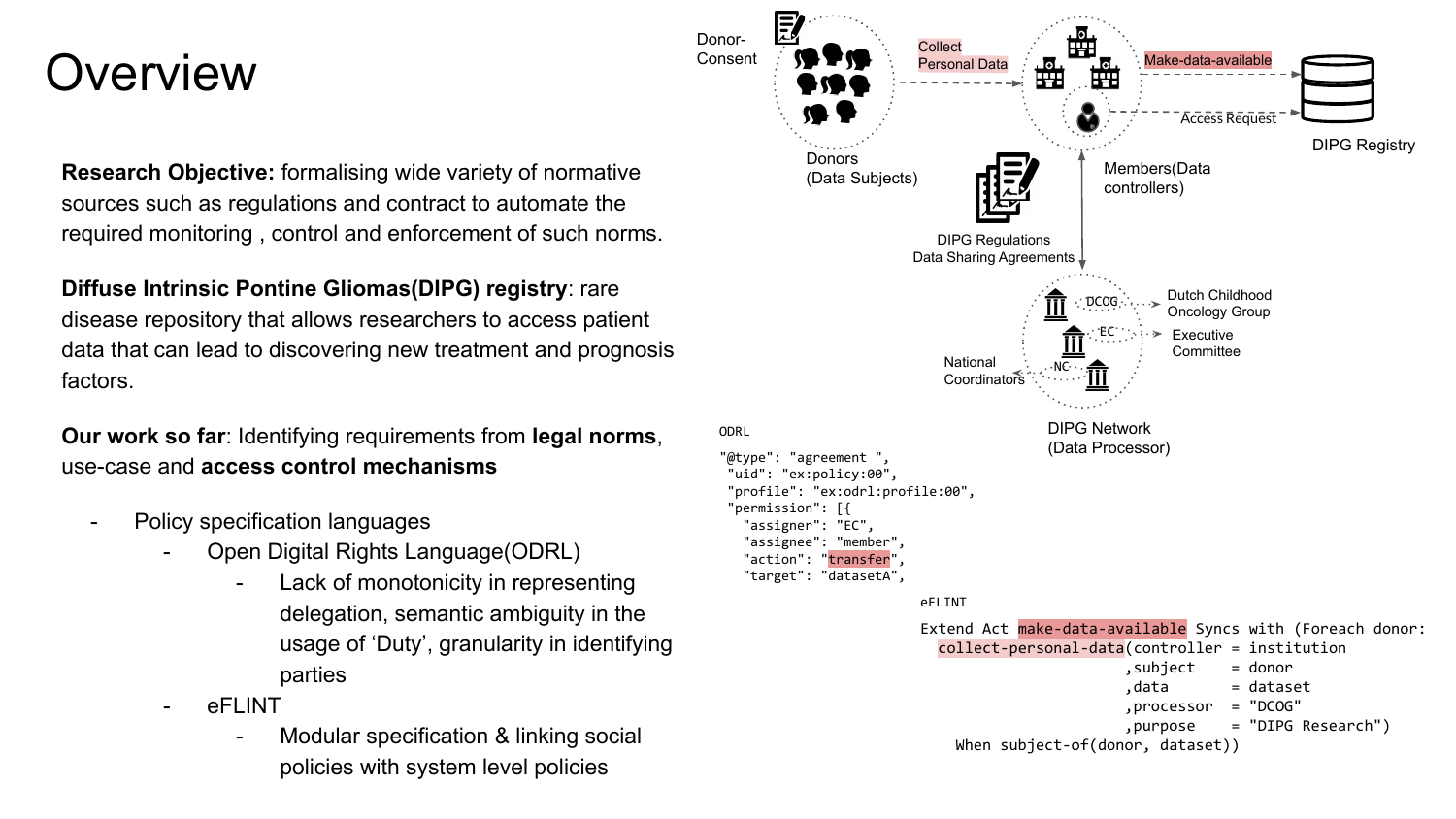## Data Sharing Agreement ontology

To answer questions such as :

- Expressing privacy policies as RDF triples
- Access control policy concepts with the domain concepts

Query the ontology (Compliance questions)

- What obligations does a member need to meet before making data available?
- What Obligations need to be fulfilled before a member accesses the Registry?

#### **End Goal:**

- To continue to extend the ontology to identity core concept of DSA for a more generic DSA ontology
- To possibly use the ontology to support policy administration points



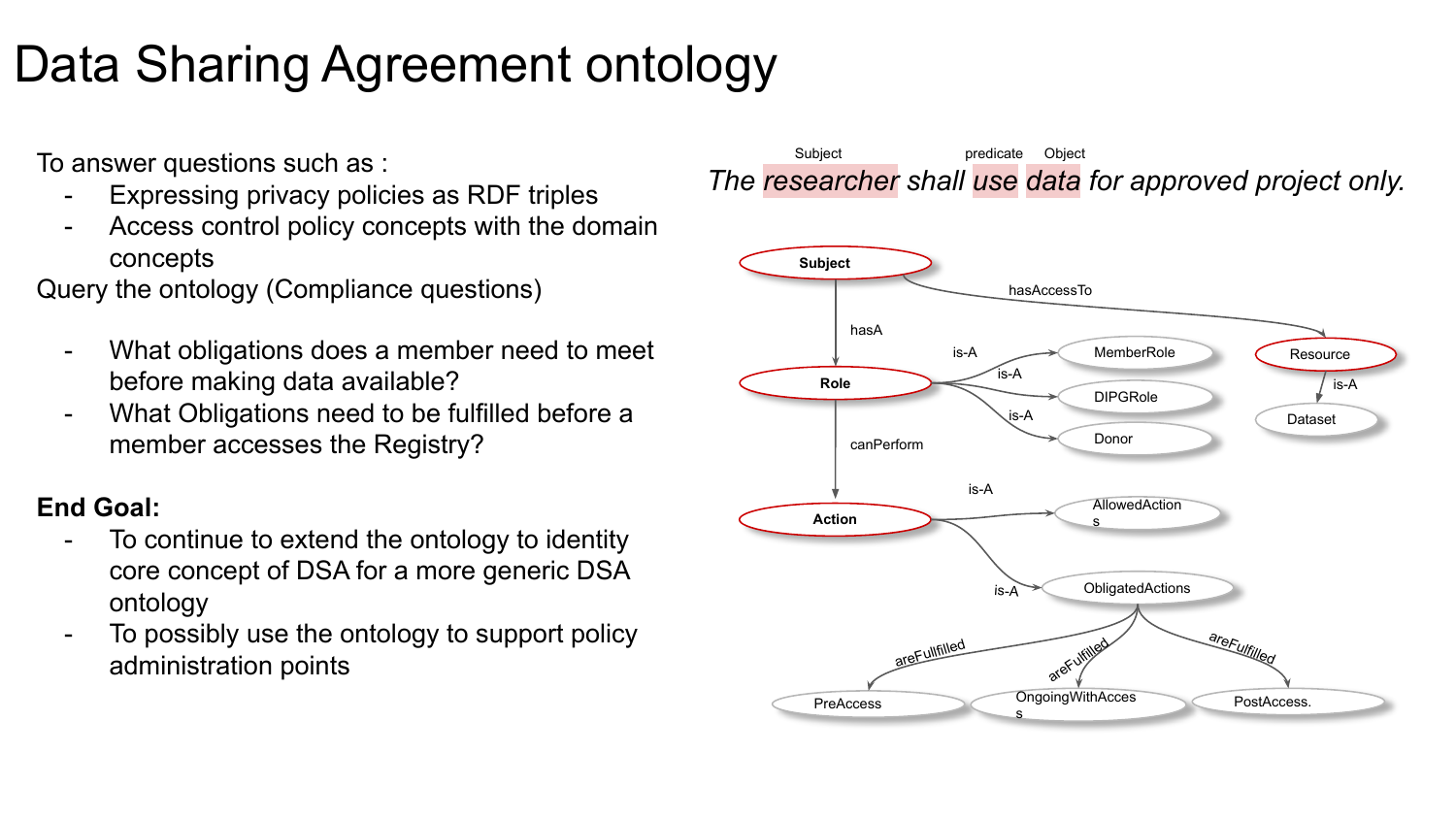### eXtensible Access Control Markup Language(XACML)

**XACML:** a recognized standard for the specification of access control policies

**Obligation**: An operation specified in a rule, policy or policy set that should be performed by the PEP in conjunction with the enforcement of an authorization decision.

**Limitations** - Temporal positioning of the obligation with respect to users action, the party that is expected to fulfill the obligation can be different from the subject, PEP is expected to understand what the obligation mean.

*Do* action *when* {trigger<sub>1</sub> V trigger<sub>2</sub> V trigger<sub>n</sub>}

- E.g **Do** DeleteDataset () **when** {ProjectExpires(p,t)}
	- **- Define events that trigger obligations(sharing data to third party(jurisdiction), project start & end..)**

**Pre-access** : fulfilled before access **Ongoing** : need to be fulfilled during usage of resource **Post-access** : After access period has passed



#### XACML architecture components

*"Delete data once your project duration expires.*

<ObligationExpressions> <ObligationExpression ObligationId="obligation:email" FulfillOn="Deny"> <AttributeAssignmentExpression AttributeId="attribute:mailto"> <AttributeSelector MustBePresent="true" Category="resource" Path="record/researcher/Contact/email" DataType="XMLSchema#string"/> </AttributeAssignmentExpression> <AttributeAssignmentExpression AttributeId="Delete data"> <AttributeValue DataType="XMLSchema#string">Your contract has expired, therefore, according to the DSA, delete data within three months</ AttributeValue> </AttributeAssignmentExpression> </ObligationExpressions>